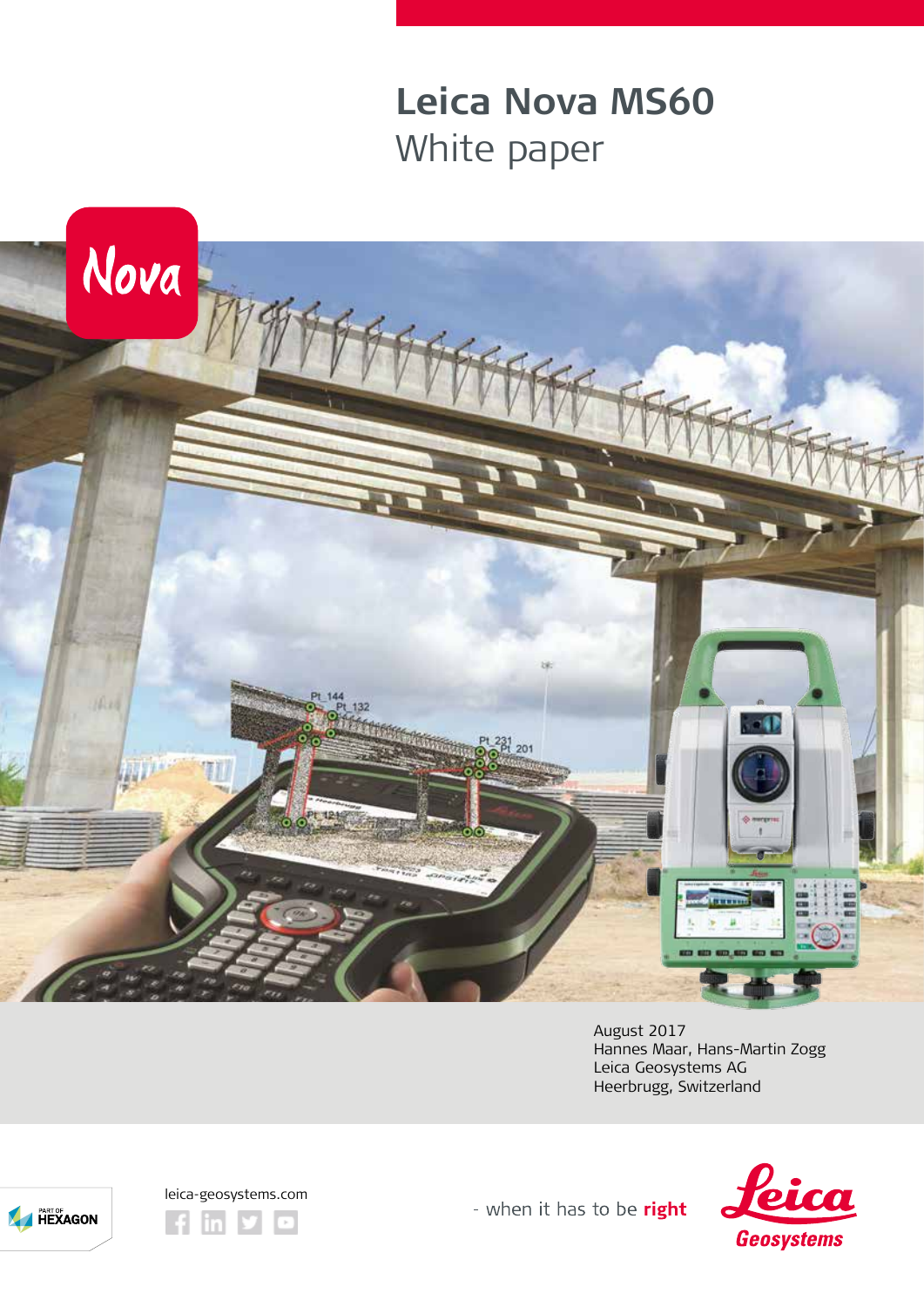# **Leica Nova MS60** – The new experience in measuring technology

# Abstract

Outstanding and enhanced total station functionality, GNSS connectivity, high resolution digital imaging and 3D laser scanning; this is mergeTEC, a key component of the Leica Nova MultiStations.

mergeTEC not only merges technologies but also data. Images are referenced to total station measurements, and total station measurements are complemented by 3D point clouds, which themselves are coloured by the image information. All data perfectly fits within the same coordinate system, globally referenced by GNSS measurements or by measuring known points.

How the Leica Nova MS60 – the world's first selflearning MultiStation – evolved from its predecessor, the Leica Nova MS50 [1], to a measurement solution allowing significant automation improvements embedded in a new intuitive field software will be presented in this white paper.

### Introduction

MS60 embodies 90 years of innovative thinking of Leica Geosystems to develop precise, reliable and flexible technologies.

The MS60 is part of the Leica Nova solution, which contains:

- Outstanding surveying instruments, built on the latest technologies,
- **Integrated dataflow, straightforward and easy to** understand workflow,
- Services and support, accessible worldwide.

The Nova MS60 includes precise 3D laser scanning, extensive and precise total station capabilities, enhanced automation performance, digital imagery and GNSS connectivity. Thanks to mergeTEC, the Nova MS60 not only combines the hardware but also merges the data itself; images are synchronised with 3D laser scans and the scans tied into total station measurements. This allows the users to decide on

site which measurement technology to use to fulfil measurement tasks.



**Figure 1 – Leica Nova MS60 MultiStation** 

The results are available directly in the field, for example the volume of a stockpile derived from point clouds that have been scanned with the Nova MS60. Both single point measurements and scans are visualised on a bigger 5" screen using the 3D viewer of Leica Captivate, the intuitive field software.

### Leica Nova MS60 – the world's first self-learning MultiStation

The Nova MS60 features outstanding precision, accuracy, efficiency, quality and versatility. The MultiStation provides an angular accuracy of 1" (according to ISO 17123-3) and an electro-optical distance measurement system (EDM) based on wave form digitiser technology. The EDM measurement accuracy is  $1 \text{ mm} + 1.5 \text{ ppm}$  onto prism (according to ISO 17123-4) and 2 mm + 2 ppm onto any surface (see Table 1).

#### **Table 1 – Measurement Performance**

| Angular accuracy<br>(according to ISO-17123-3)                                               | 1" Hz and V                          |
|----------------------------------------------------------------------------------------------|--------------------------------------|
| Distance measurement<br>accuracy onto GPR1 prism <sup>1</sup><br>(according to ISO-17123-4)  | $1 \, \text{mm} + 1.5 \, \text{ppm}$ |
| Distance measurement<br>accuracy onto any surface <sup>2</sup><br>(according to ISO-17123-4) | $2$ mm + $2$ ppm                     |
| Distance measurement<br>range onto $prism1$                                                  | 1.5 m up to 10,000 m                 |
| Distance measurement<br>range onto any surface <sup>2</sup>                                  | 1.5 m up to 2,000 m                  |

The mechanical design of the MultiStation has been developed for highest protection against environmental conditions. The Nova MS60 fulfills IP65 standards and

<sup>2 1</sup> Overcast, no haze, visibility about 40 km, no heat shimmer <sup>2</sup> Object in shade, sky overcast, Kodak Gray Card (90% reflectance)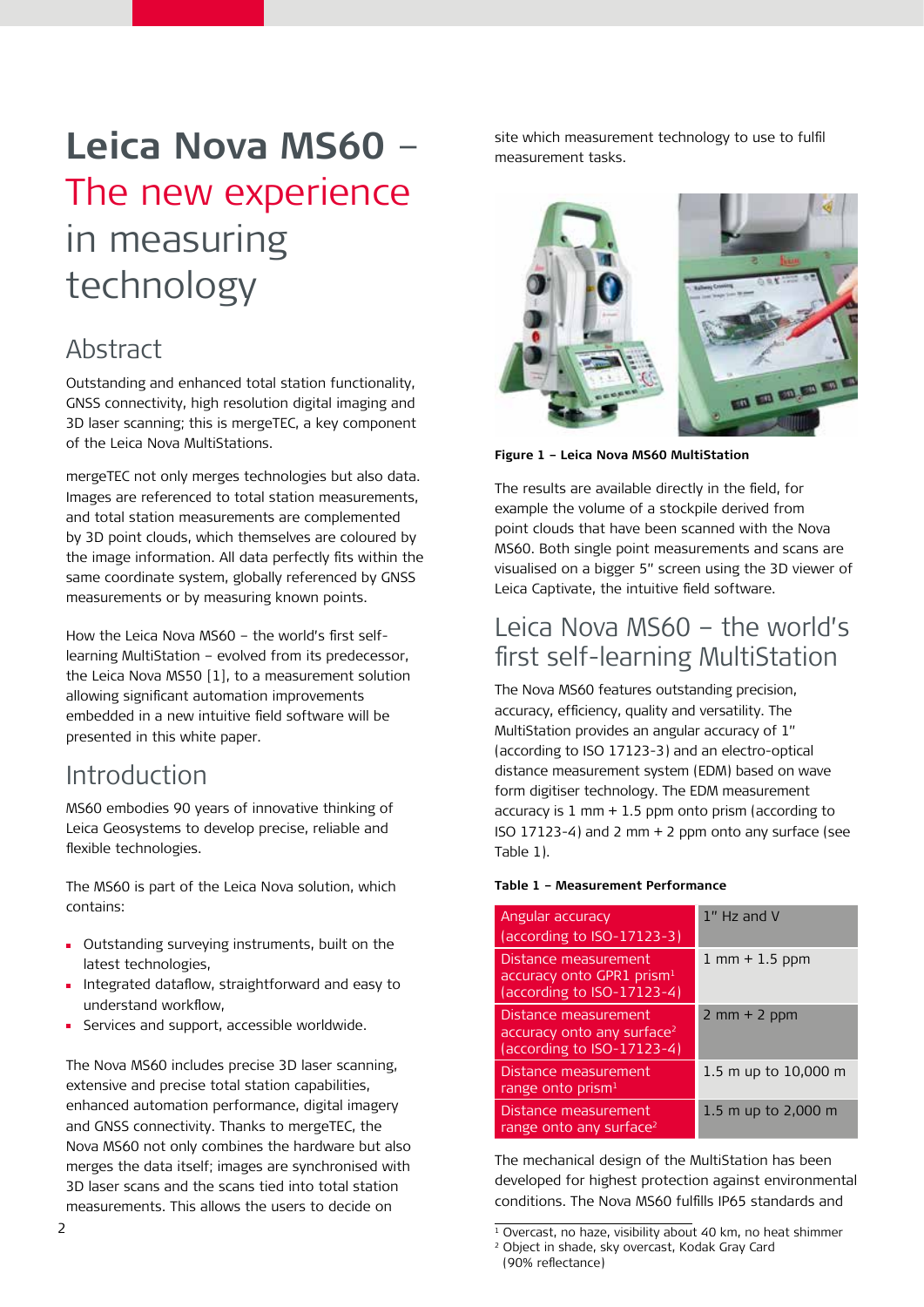withstands the MIL standard blowing rain test. This is the highest protection for any robotic total station currently available.

#### To withstand harsh conditions, the Nova MS60 fulfills IP65 standard and the MIL standard blowing rain test<sup>3</sup>.

The Nova MS60 introduces new ATRplus technology, which increases the measurement performance both on static and especially on dynamically moving targets. ATRplus with a dynamic and automatic energy control and new algorithms automatically adapts to challenging and changing environmental conditions. This results in higher measurement ranges and leads to an increased user comfort due to reduced manual settings [2]. Furthermore, enhanced PowerSearch functionalities, such as the PowerSearch Filter and Dynamic Lock, supports the Nova MS60 to find the target of interest quickly and efficiently, even if it's moving.

ATRplus reduces possible error sources such as wrong user settings and expands the boundaries of automated surveying.

A combined USB – RS232 interface at the nonrotating part of the MultiStation as well as Bluetooth® and WLAN ensure fast data transfer. A long-range Bluetooth® radio handle can be connected to the MultiStation and ensures remote working ranges up to 1,000 m to field controllers such as the CS20 and the CS35 tablet.

The MultiStation offers enhanced imaging functionality by implementing two cameras: the overview and the telescope camera. Both cameras deliver 5 megapixel resolution images for accurate image assisted surveying and high quality documentation by profiting from a bigger 5" onboard screen.

The overview camera is located in the upper part of the telescope, while the telescope camera is located in line with the optical axis and has the full 30x magnification of the telescope optics.

The live video stream, which is provided with up to 20 frames per second on the display, can easily be switched between overview camera and telescope camera.

Autofocus functionality increases the measurement efficiency and reduces the fatigue of the operator's eyes.

A unique functionality of the Nova MS60 is 3D laser scanning. The scanning functionality is seamlessly integrated into the standard workflow of a total station. This allows the 3D laser scans to always be in the current coordinate system of the MultiStation. Known setup routines (e.g. Set Orientation, Known Backsight, Resection, Orientate to object) are used and the point clouds are automatically registered directly in the field. The new onboard 3D viewer allows the user to verify and check the point clouds for completeness directly in the field. Scan shadows can be identified on site, which minimises the necessity for costly returns for re-measuring. Surfaces and volumes can be calculated with the 'QuickVolume' or analysed with the 'Inspect surfaces' application. Additional single measurements from the setup complete the data.

#### mergeTEC

mergeTEC is the fusion of the latest innovative technologies and combines:

- **Enhanced and outstanding total station functionality**
- **GNSS** connectivity
- **Digital imaging**
- **3D** laser scanning

Consequently, mergeTEC enables the user to select the appropriate measurement technology for the corresponding measurement tasks within one instrument. mergeTEC also guarantees that the captured complex 3D data is referenced to each other. The user does not need to care about referencing data among a multitude of scans, images and TPS measurements. He can use known TPS setup routines such as Set Orientation, Known Backsight, Resection or the new method 'Orientate to object' that allows to work in an object coordinate system where the z-axis is not necessarily parallel to the vertical axis of the instrument.

### Outstanding Total Station **Functionality**

The Nova MS60 emphasises enhanced and outstanding total station functionality. The motorisation, based on Piezo-technology, allows very fast telescope movements without any noise pollution.

The MultiStation uses a distance measurement system based on wave form digitiser technology that allows highly precise and fast measurements. Ranges onto any surface are possible up to 2,000 m and onto a single prism up to at least 10,000 m.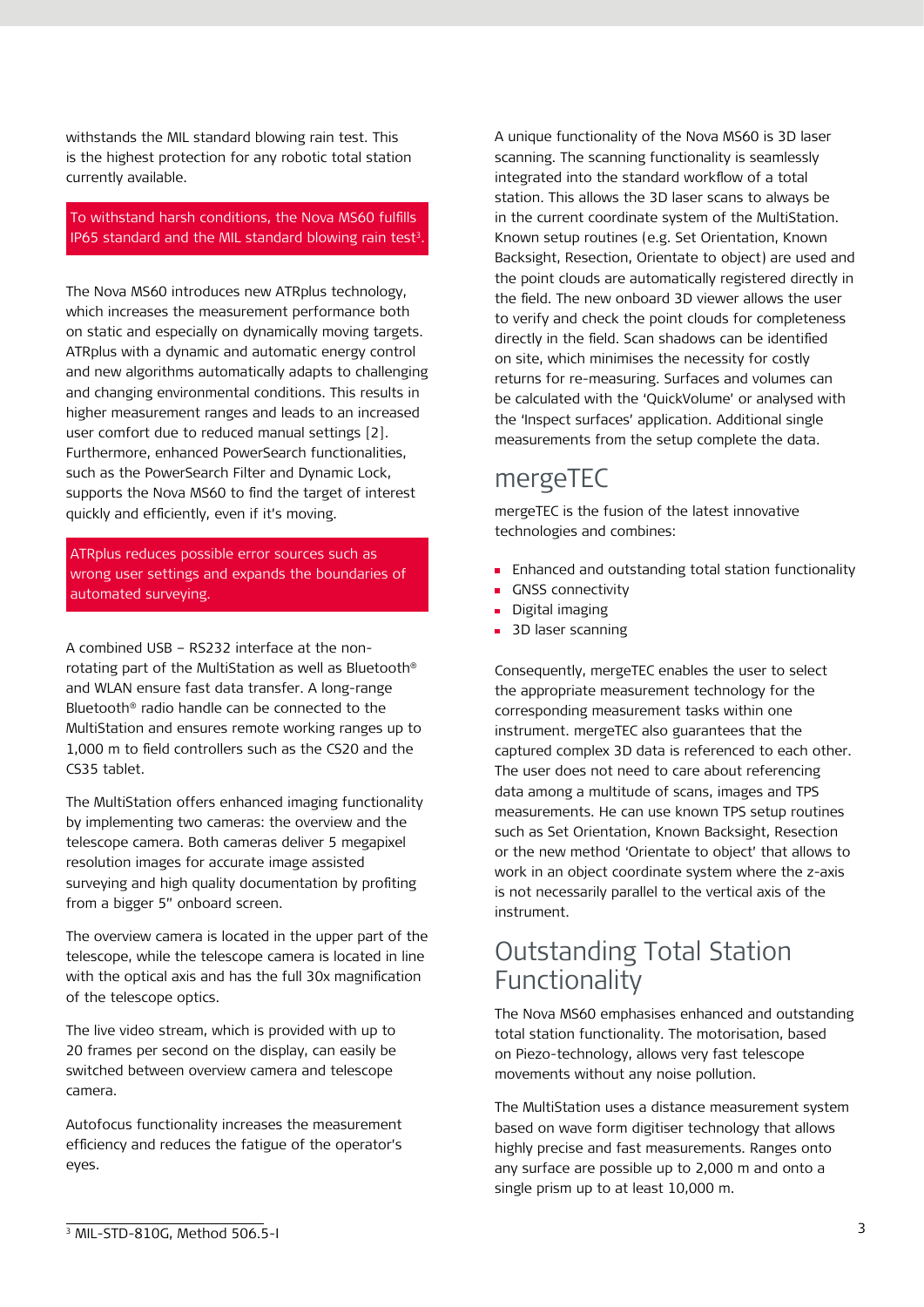

**Figure 2 – Cross-section of the Leica Nova MS60 MultiStation**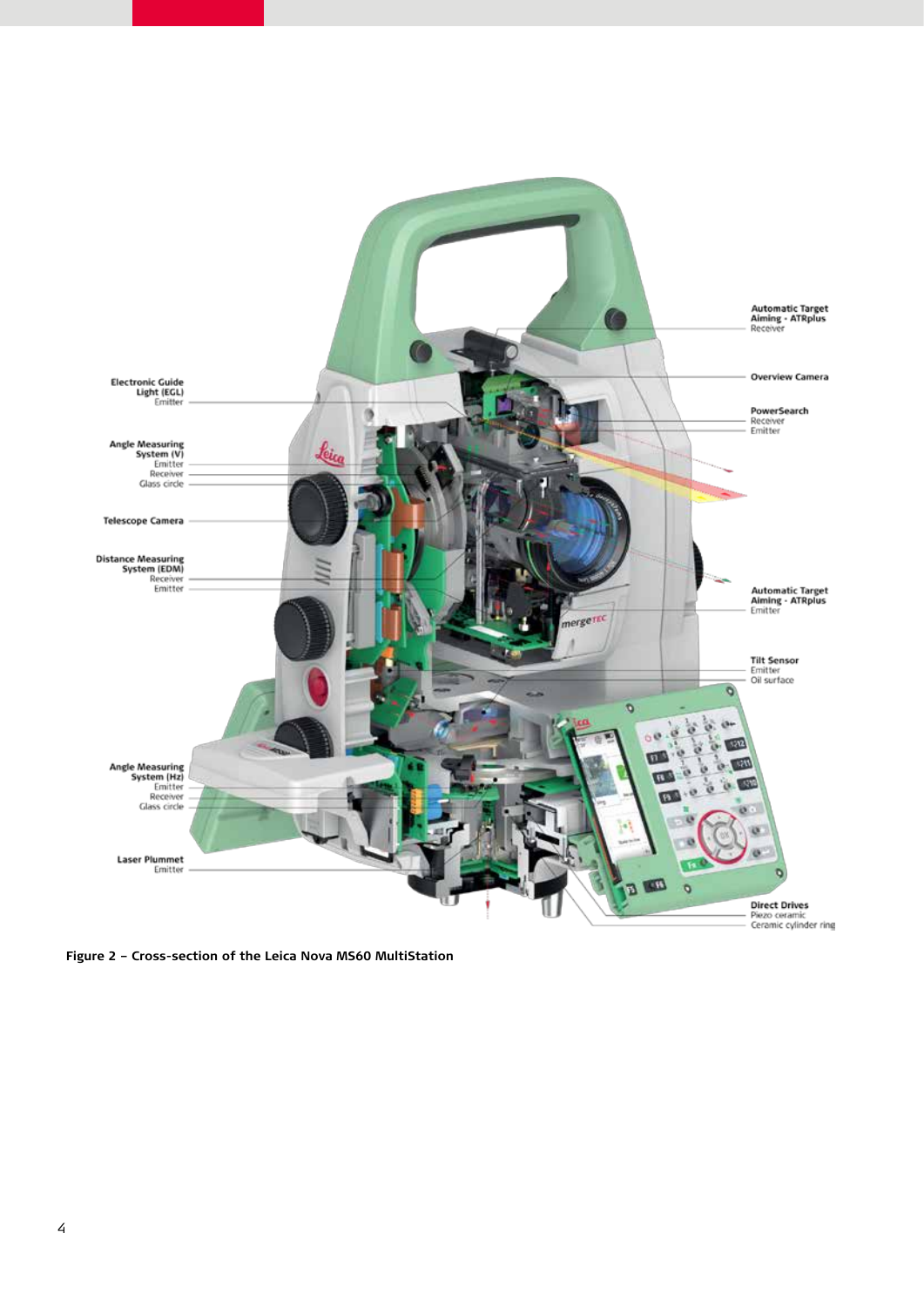# Leica Captivate

The Nova MS60 uses the engaging Leica Captivate field software. Captivate ensures the complete integration of the measurement technologies such as imaging and 3D laser scanning into the standard measuring workflow. Familiar apps and touch technology enables the user to capture and manage complex data in an intuitive and professional way.

Hard and software improvements allow reduced and simplified settings in the measure and target panel, so that the user can fully concentrate on the surveying work to be done (see Table 2).

**Table 2 – Comparison of different settings in SmartWorx Viva with ATR and in Captivate with ATRplus.**

|                                              | <b>SmartWorx Viva</b>                         | <b>Captivate</b>                   |
|----------------------------------------------|-----------------------------------------------|------------------------------------|
| Visibility (en-<br>vironmental<br>condition) | Good<br>ш<br>Rain & Fog<br>SunE<br>Reflection | No settings<br>п<br>needed         |
| Range<br>information                         | High dynamics<br>at short range               | No settings<br>п<br>needed         |
| <b>Distance</b><br>measurement<br>mode       | Continuous<br>Continuous+                     | Continuously<br>ш                  |
| Dynamic<br>information                       | Allow to lock<br>in on the fly<br>setting     | Direct access<br>to Wait &<br>Lock |

With more powerful coding possibilities and by the use of the new 3D viewer, both single point measurements, line work and scans can be visualised at a glance. By virtually navigating through all collected data in 3D perspective, detailed areas of interest can be checked for completeness in an efficient and simple way.

Dedicated onboard software applications, such as 'Inspect surfaces' allow point cloud analyses directly in the field and extend the application area of the MS60 to tunneling or road applications, for example.

A smooth data transfer ensures a flawless and complete delivery to post-processing software, such as Leica Infinity.

#### Enhanced Automation using **ATRplus**

With previous generations of total stations, the measurement professional had to consider environmental conditions in order to achieve the best results. Visibility settings, high dynamics at short ranges and 'lock in on the fly' had to be set correctly. Environmental conditions, however, can change during the measurement period.

ATRplus with a dynamic and automatic energy control and new algorithms can automatically find the optimal parameters in challenging and changing environmental surroundings, which results in higher measurement ranges for any conditions without changing the settings manually (see Figure 3).



#### **Figure 3 – Following and measuring onto a prism under difficult (rainy) conditions.**

A tight control loop in combination with a better temporal measurement synchronisation allows a more stable lock so that a highly dynamic moving target can be followed without losing it.

By nature, reflective objects, such as safety vests or traffic signs, located nearby your target of interest can also throw back a portion of the emitted laser pulse. To avoid a measurement or a lock onto such non-relevant targets, a spot analyser evaluates the shape of the detected spot and decides if it is a real prism spot or another reflection. If it detects a nonprism spot during a single measurement, it stops the measurement and shows an appropriate message.

The spot analyser of ATRplus can detect reflective objects like safety vests or road signs as non-targets.

In order to avoid similar negative impacts caused by foreign light sources, such as reflections from car headlights (see Figure 4), bright construction illuminations or the sun, ATRplus uses alternating laser power levels in terms of dark, gray and bright images. While the prism reflection decreases according to the reduced ATRplus laser power, the foreign light sources stay the same and can therefore reliably be detected and avoided.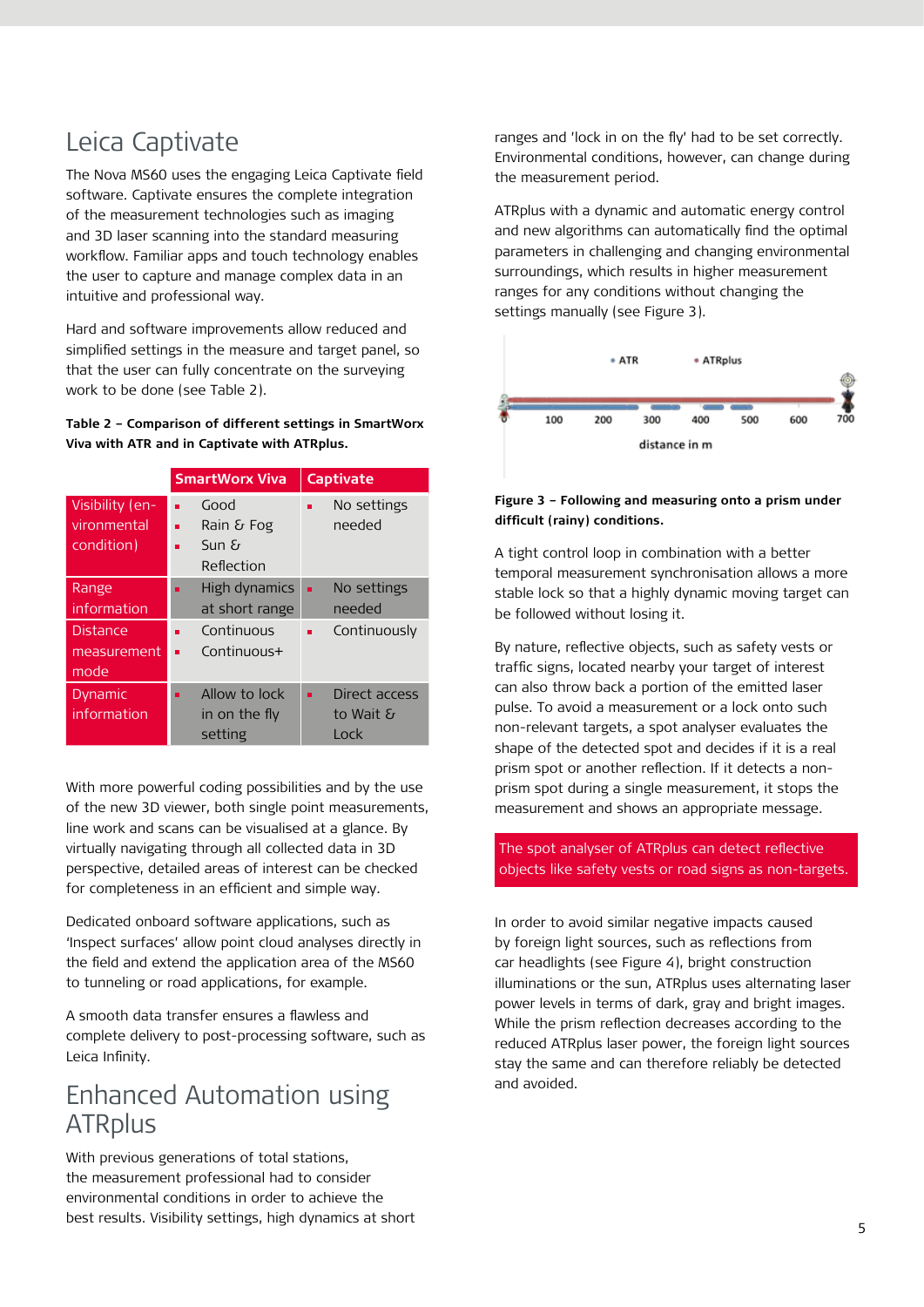

#### **Figure 4 – ATRplus (left) is correctly locked onto the prism on the top of the car. ATR (right) tries to lock onto the car headlights.**

History logs allow the detection of several prisms in the field of view of the telescope. Thus, all identified targets are labelled with an internal temporary ID and stored in the history. If the currently locked prism (marked as the prism in use) suddenly disappears, the instrument turns into prediction mode and will not lock onto a second nearby prism, because this is known in the history as an irrelevant prism. History logs prevent a lock on a foreign prism after a loss of lock and are valid until the end of the prediction phase.

# PowerSearch Filter

Targets far off the current field of view of the telescope can be found with the PowerSearch technology in a fast and efficient way. For specific situations where a large number of fixed and nonrelevant targets are on site (e.g. for stationing the instrument), the PowerSearch filter is introduced with the latest generation of Leica Viva and Nova total stations and MultiStations. The PowerSearch filter allows an initial learning of all visible fixed targets around, so that those targets will be ignored when performing a PowerSearch to your target of interest.



**Figure 5 – Using the PowerSearch filter to ignore nonrelevant targets.**

## Dynamic Lock

With the release of Leica Captivate 2.0, the Dynamic Lock was introduced for the Nova MS60 MultiStation. With this new functionality, users no longer need

to stand still and wait until the prism is found and followed. PowerSearch and ATRplus sensors work simultaneously to search an enlarged field of view and lock onto a target even if it is moving. This is especially beneficial for highly dynamic applications, such as machine control, where the driver does not want to stop the machine, or staking out, where the pole is often laid down on the ground and therefore out of sight [3]. The Dynamic Lock is used in following search methods:

- Wait & Lock
- CubeSearch

Wait & Lock puts the instrument into an initial motionless state with the sensors online so that a target gets dynamically locked as soon as it is crossing the instrument's horizontal sighting. CubeSearch can automatically be started after a loss of lock and will actively search a cube area around the target's last known position and re-lock onto it while moving (see Figure 6).



**Figure 6 – CubeSearch using Dynamic Lock onto a moving target.**

# GNSS Connectivity

GNSS is fully integrated in the workflow and the data structure. The Nova MS60 allows SmartStation and SmartPole setup with several Leica Geosystems GNSS smart antennas. This enables direct global georeferencing without the need for sighting known points. Thanks to enhanced Leica Geosystems GNSS technologies, the position can be defined quickly and reliably.

# Digital Imaging

The MultiStation features two 5 megapixel digital cameras – the overview camera and the telescope camera which is located in the optical axis of the telescope (see Table 3).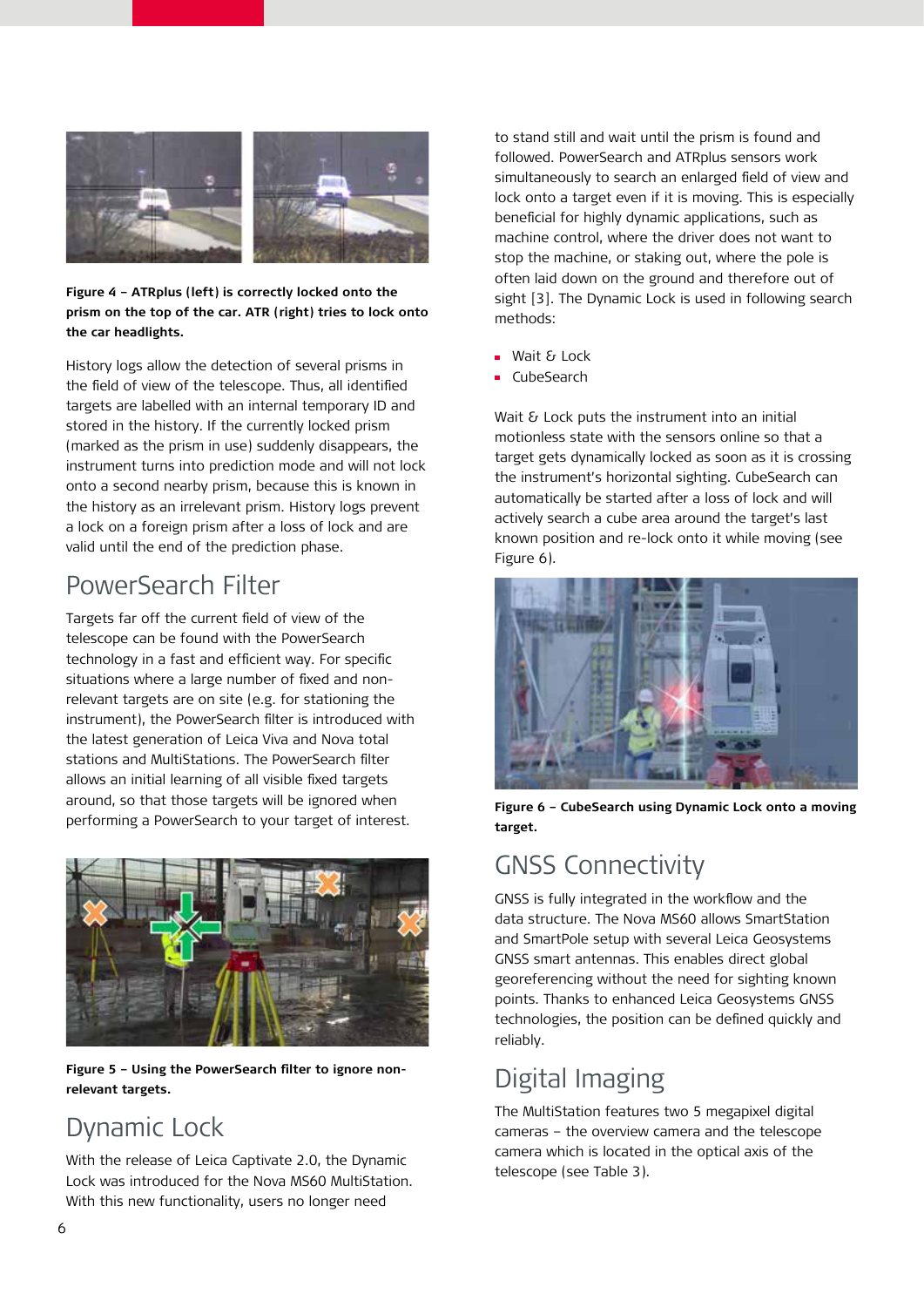The live video stream can be shown on the instrument's display or on the controller and can easily be switched between overview camera and telescope camera. When standing at the instrument, the user has the choice between looking at the live video stream and looking through the telescope. The autofocus functionality ensures a sharp image by a single button press.

|         | Table 3 - Technical data of overview and telescope |
|---------|----------------------------------------------------|
| camera. |                                                    |

|                                      | <b>Overview</b>                                 | <b>Telescope</b>                                                |  |
|--------------------------------------|-------------------------------------------------|-----------------------------------------------------------------|--|
|                                      | Camera                                          | <b>Camera</b>                                                   |  |
| Sensor                               | 5 MP CMOS                                       | 5 MP CMOS                                                       |  |
| Field of view (hz,                   | $15.5^{\circ} \times 11.7^{\circ}$              | $1.3^\circ \times 1.0^\circ$                                    |  |
| v)                                   | $19.4^\circ$ diagonal                           | $1.5^\circ$ diagonal                                            |  |
| Magnification /<br>zoom              | 8x zoom                                         | 30x optical<br>magnification,<br>8x zoom                        |  |
| Live view update<br>rate             | $20$ Hz                                         | 20 Hz                                                           |  |
| <b>Focus</b>                         | Fix focus<br>2 m to infinity                    | Focusing<br>range: $1.7 \text{ m}$<br>to infinity,<br>autofocus |  |
| Sensor pixel -<br>angle relationship | One pixel<br>corresponds to<br>67 <sub>cc</sub> | One pixel<br>corresponds to<br>5 <sub>c</sub>                   |  |
| Display resolution                   | <b>WVGA</b>                                     | <b>WVGA</b>                                                     |  |

Digital imaging on the Leica Nova MS60 enables following enhanced applications:

- Image assisted surveying
- Image documentation
- Measure points from images

# Image Assisted Surveying

Image assisted surveying supports the operator with Tap & Turn and 3D data overlay functionality, making the measurement process faster, simpler and more comprehensible. Tap & Turn is a comfortable and efficient way to measure using the live video stream. The instrument turns to where the user taps on the display. The 3D data overlay functionality increases the measurement quality in terms of completeness by displaying measured points and control points as 3D data overlay.

The overview camera helps the user to roughly aim onto the target. By using the calibrated digital crosshair of the telescope camera, the target can be precisely aimed based on the live video stream and the 30x magnification (Figure 7). An angular accuracy of 1" (according to ISO 17123-3) of the measurement can be achieved by using the live video stream from the telescope camera to aim onto the target.



**Figure 7 – Scenery displayed with live video stream: once with the overview camera and once with the telescope camera.**

#### Image Documentation

High resolution images can be captured with the overview camera and the telescope camera. These images can be directly linked and referenced to the measurements. The possibility to capture images of each measured point improves the documentation of the field work. Furthermore, sketching functionality allows making notations directly in the images for better understanding of what has been measured.

### Measure points from Images

The high resolution images can be used for photogrammetric processing as well. The photogrammetric resolution of 1 pixel of the telescope camera corresponds to 5 cc, which results in a resolution of 2 mm at a distance of 200 m.

Leica Geosystems' office software, Infinity, allows for the use of the full potential of the collected images from the field. Missing survey points can be re-measured in the office by the use of images from at least two stations capturing the same object of interest. Without the need of photogrammetric expertise, the operator can use the mouse cursor to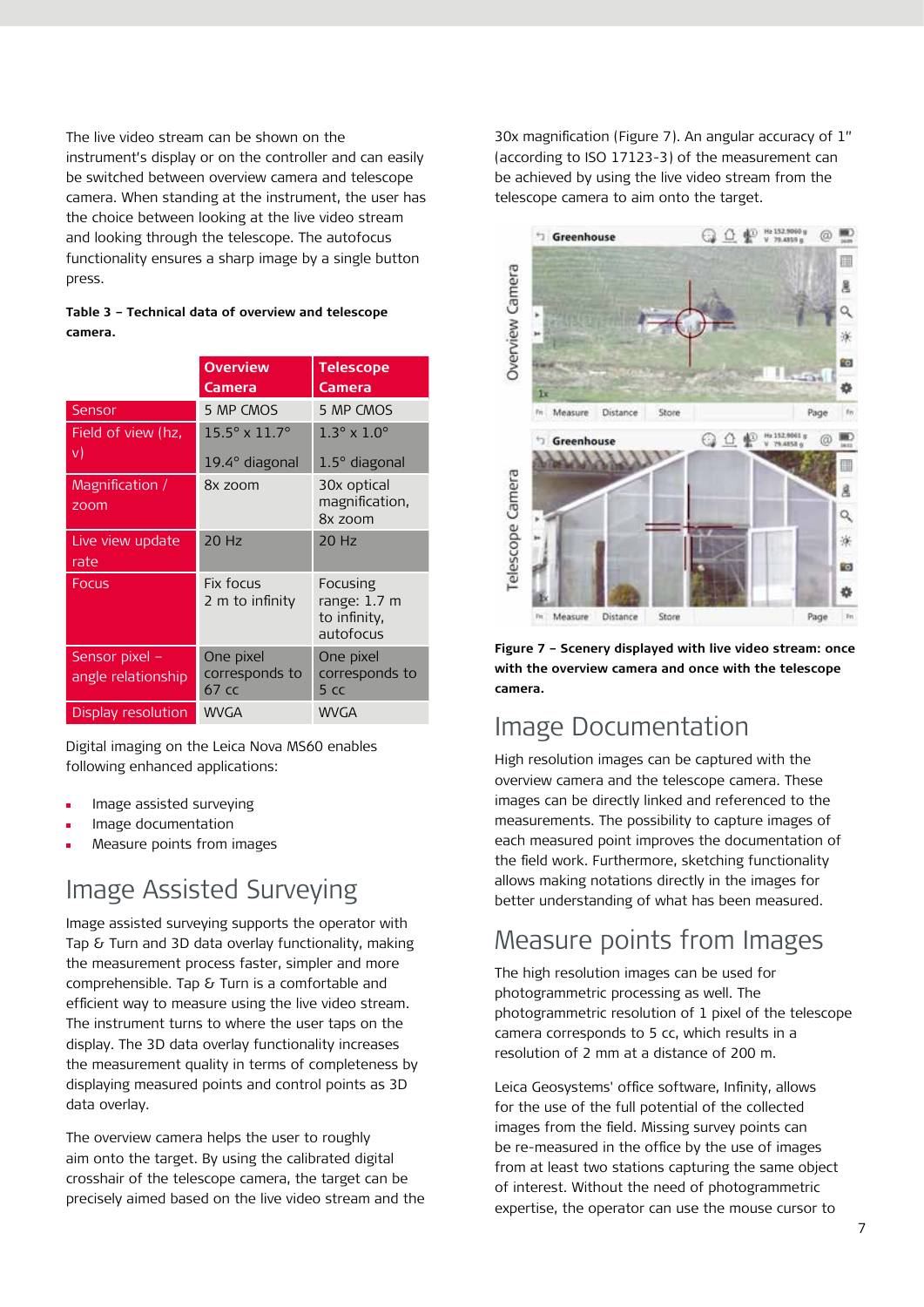pick common target points in the given images (Figure 8).



**Figure 8 – Measure points from images using Leica Infinity.**

# 3D Laser Scanning

Thanks to the electro-optical distance measurement system based on the wave form digitiser technology, the fast and precise Piezo-motorisation, the high processor power and Leica Geosystems' scanning expertise, the Nova MS60 integrates 3D laser scanning functionality into the regular measuring workflow of a total station. Detailed point clouds can be combined with topographic survey data.

### EDM – Electro-Optical Distance Measurement

The Nova MS60 features an electro-optical distance measurement system based on the wave form digitiser technology (WFD). The advantages of the WFD technology are fast distance measurements, a small laser dot size, high measurement accuracy and long ranges that are available at the same time (see Table 4). The WFD principle represents a key element of the 3D laser scanning functionality and is shortly explained below.

The WFD based EDM sends out short pulses. A small part of each pulse gets directly guided onto a photo detector inside the telescope and serves as internal calibration measurement, called start pulse. The rest of the pulse is emitted out of the telescope and reflected by the object, therefore called stop pulse. Both pulses are digitised as full waveform and accumulated from multiple signals (Figure 9). The time difference between accumulated start and stop pulse is used to calculate the distance as it is done in a standard time-of-flight method [4].



**Figure 9 – Measurement principle of the WFD technology.**

One advantage of the WFD is the flexible configurability in terms of the number of accumulated signals. Depending on the field of application the EDM performance can either focus on achieving highest accuracy, maximum speed, longest range or a combination of the three.

|  |  |  |  |  | Table 4 - Comparison of the different EDM technologies. |
|--|--|--|--|--|---------------------------------------------------------|
|--|--|--|--|--|---------------------------------------------------------|

| <b>Technology</b> | <b>Description</b>                                                                                                                                                                                               |
|-------------------|------------------------------------------------------------------------------------------------------------------------------------------------------------------------------------------------------------------|
| <b>WFD</b>        | Fast measurement time<br>Small laser spot size similar to<br>П<br>phase-shift<br>High measurement accuracy<br>п<br>Long ranges<br>Configurable: accurate but more<br>time required or fast with less<br>accuracy |
| Time-of-flight    | <b>Fast measurement time</b><br>п<br>Large laser spot size<br>П<br>Lower measurement accuracy<br>No measurements if signal to<br>noise ratio is too low                                                          |
| Phase-shift       | Long measurement time<br>Small laser spot<br>П<br>Highest measurement accuracy                                                                                                                                   |

### Scanning Workflow

The close integration of the scanning capabilities into standard total station routines makes it very straight forward to use the 3D laser scanning capabilities of the MultiStation even for operators without scanning experience.

The scan area can be precisely defined using the live video stream to scan only the area of interest (see Figure 10).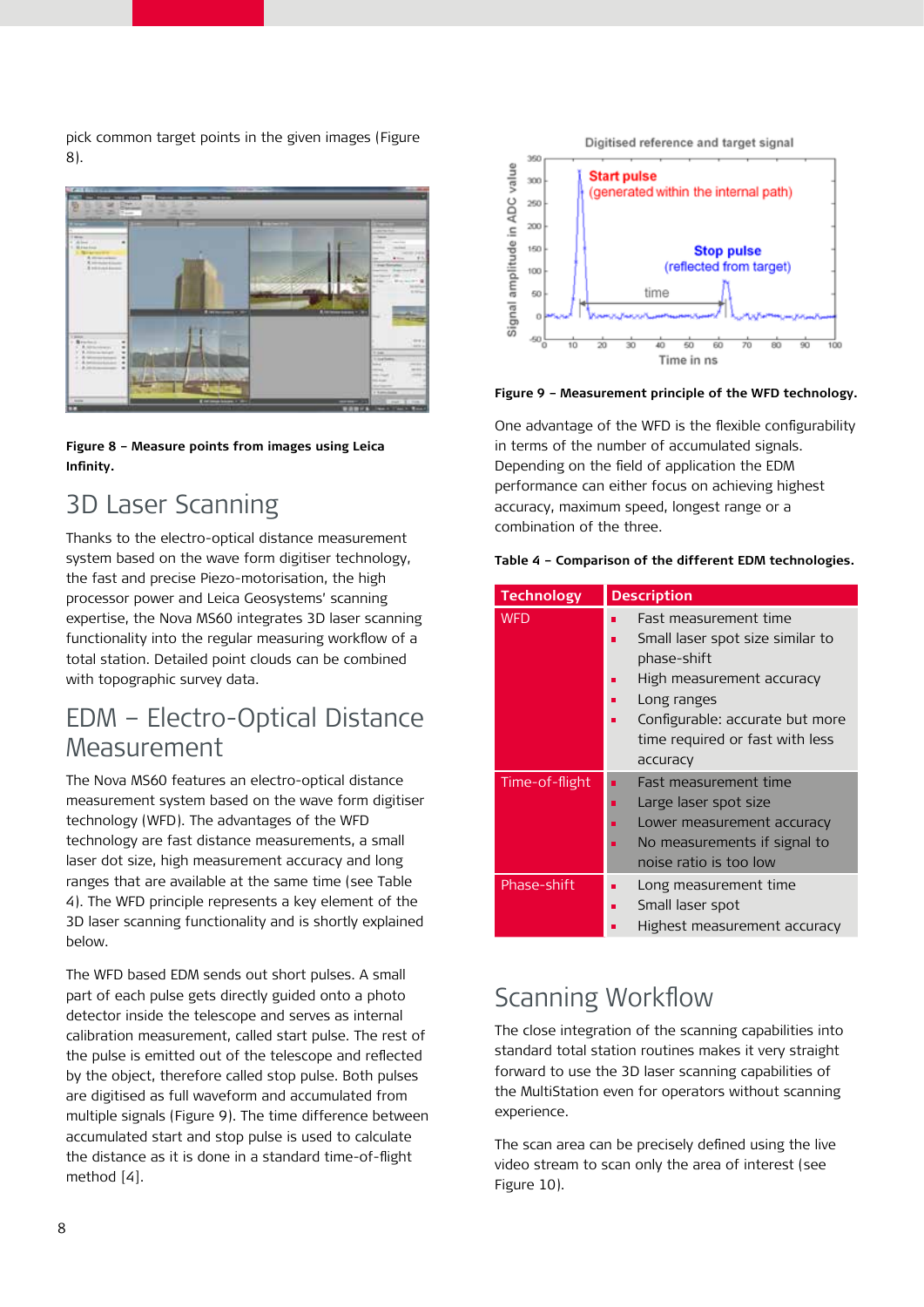

**Figure 10 – Live video stream with polygonal scan area definition.**

Different scan modes allow the user to get the best data within the available time and object properties, such as range and surface. Depending on the scan mode, ranges up to 1,000 m can be measured (see Table 5).

#### **Table 5 – Leica Nova MS60 3D laser scanning specifications.**

| Scanning speed                       | 1,000 pts/s up to 300 m                                    |
|--------------------------------------|------------------------------------------------------------|
| Scanning range                       | Up to 1,000 m                                              |
| Scanning precision<br>(range noise)  | < 1 mm @ 50 m<br>1 σ, Kodak Gray Card (90%<br>reflectance) |
| Onboard point cloud<br>visualisation | 3D viewer including true<br>colour point clouds            |

The Nova MS60 features four scan modes with a maximum measurement frequency of up to 1,000 points per second. Figure 11 shows the maximum scan ranges for the different scanning frequencies.



**Figure 11 – Maximum scan ranges for the different scanning frequencies.**

The high quality of the Nova MS60 scan can be recognised by the low range noise values (below 1 mm at 50 m). The range noise describes the standard deviation of the scan points' residuals to a modelled

surface plane. Depending on the scan mode, the scan noise can even be reduced (see Figure 12).



**Figure 12 – Range noise (1**σ**) of the different scan modes in relation to the scan range.**

For an even higher point cloud quality, there are two additional point cloud filter settings available. The outlier filter removes single points, which can be caused by unwanted reflections or objects passing through the laser beam while scanning. A so-called mixed-pixel filter removes scan points, which get a mixed distance if the laser beam hits two surfaces at the same time.

Point clouds can be coloured with the values of the returned laser beam intensity, the true colours from the optionally captured panoramic image, or by a single colour for each setup.

Based on known setup routines the point clouds are automatically referenced to the actual instrument setup (see Figure 13). There is no need to setup and scan additional reference targets. Furthermore, atmospheric and geometric corrections are applied to the point cloud in real time during the scanning procedure.



**Figure 13 – Auto-registration of the point clouds directly in the field.**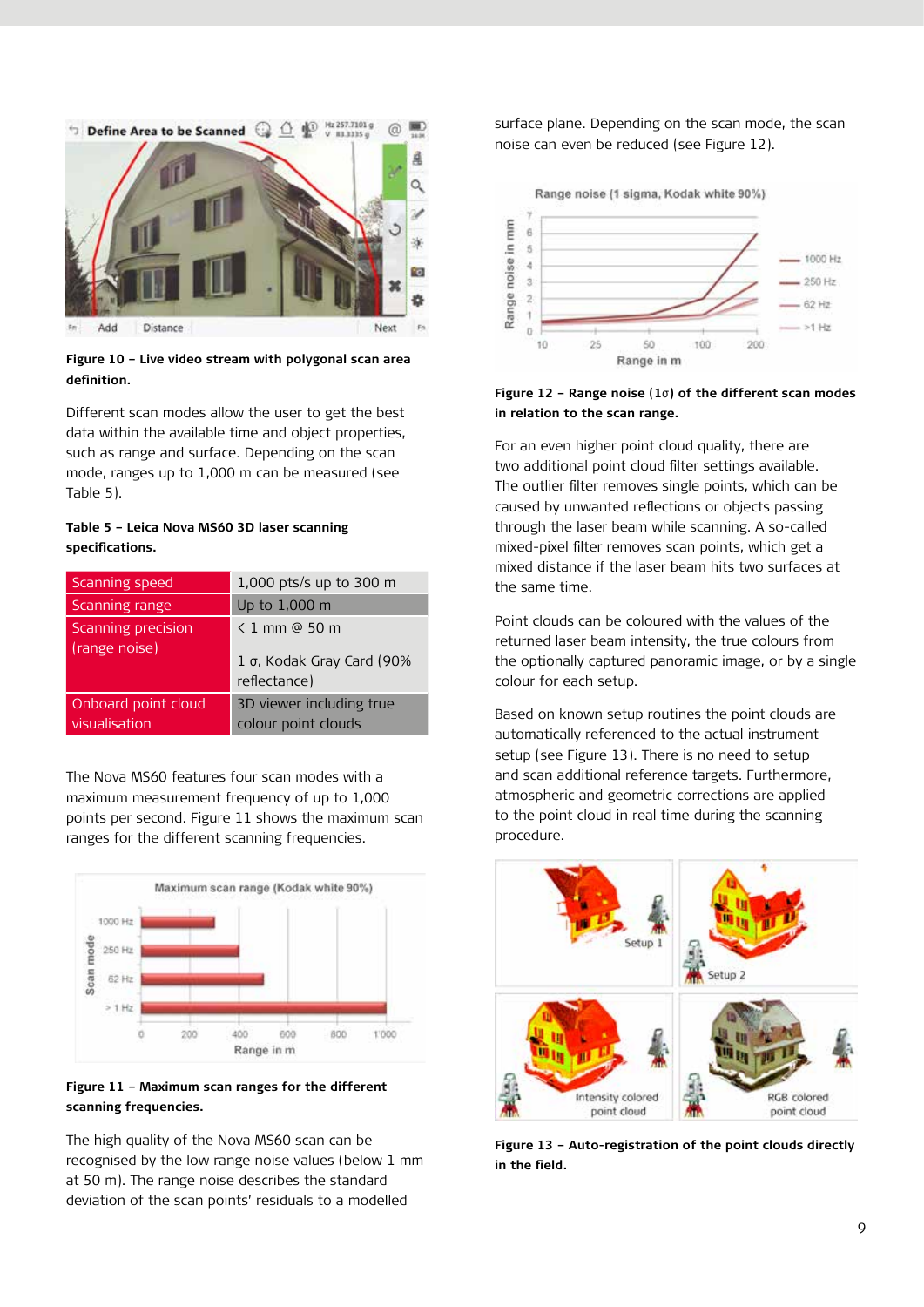The MS60 offers the new 3D viewer which allows the 3D visualisation of the point clouds together with other single point and line measurements (see Figure 14). By zooming, panning and rotating, the completeness of the data set can easily be verified. Doing the completeness check directly in the field can avoid a costly revisit of the site and expensive re-measuring of the object.



**Figure 14 – 3D viewer for single point and point cloud visualisation in the field.**

### Data Flow

The data handling from the field to the office and vice versa and the data processing in the office are crucial for a successful project. The MS60 offers a seamless data flow including data processing software for the office:

- **Leica Infinity**
- Leica MultiWorx  $\blacksquare$
- Leica Cyclone
- Supporting programmes from software partners  $\blacksquare$

Infinity supports the processing of various measurement, imaging and 3D laser scan data from the Nova MS60. It enables the adjustment of single point measurements and update of 3D point clouds accordingly and supports standard scanning file format such .e57 and .pts.

Leica MultiWorx is a plugin for Autodesk's AutoCAD and Civil 3D and enables users to work with rich 3D point clouds in their familiar CAD environment. MultiWorx provides simple and powerful tools for navigating point clouds and creating deliverables.

Leica Cyclone – the powerful point cloud processing software from Leica Geosystems – features the direct data import from the MS60 using XML export. Advanced point cloud users can directly combine

MultiStation point cloud data with point clouds from Leica Geosystems HDS laser scanners.

## Summary

In a single instrument, with the size and weight of a total station, the Nova MS60 combines total station capabilities with enhanced automation performance, digital imaging, GNSS connectivity and 3D laser scanning – all embedded in the intuitive Captivate field software.

mergeTEC combines most advanced measurement technologies with a thought-through workflow to assure complete performance during all steps, from the data collection, verification and processing to the deliverables.

## Enhanced Total Station **Functionality**

Highly accurate angle and distance measurements, a long-lasting design and easy-to-use apps are key elements of modern total stations and therefore fully integrated in the Nova MS60. With improved automation functionalities using ATRplus, the MultiStation makes survey and stake out applications more efficient, even under challenging environmental conditions.

# Digital Imaging

Enhanced digital imaging technology including an overview and a 30x magnifying telescope camera enables accurate image assisted surveying, extended image documentation and measuring points from images using the office software Infinity.

# 3D Laser Scanning

3D laser scanning is fully integrated into the regular measuring workflow and can be combined with survey data, measurements and images. Extended onboard functionality delivers automatically referenced point clouds directly in the field.

The Nova MS60 delivers a new experience in measuring technology enabling the user to make the right decision in the field.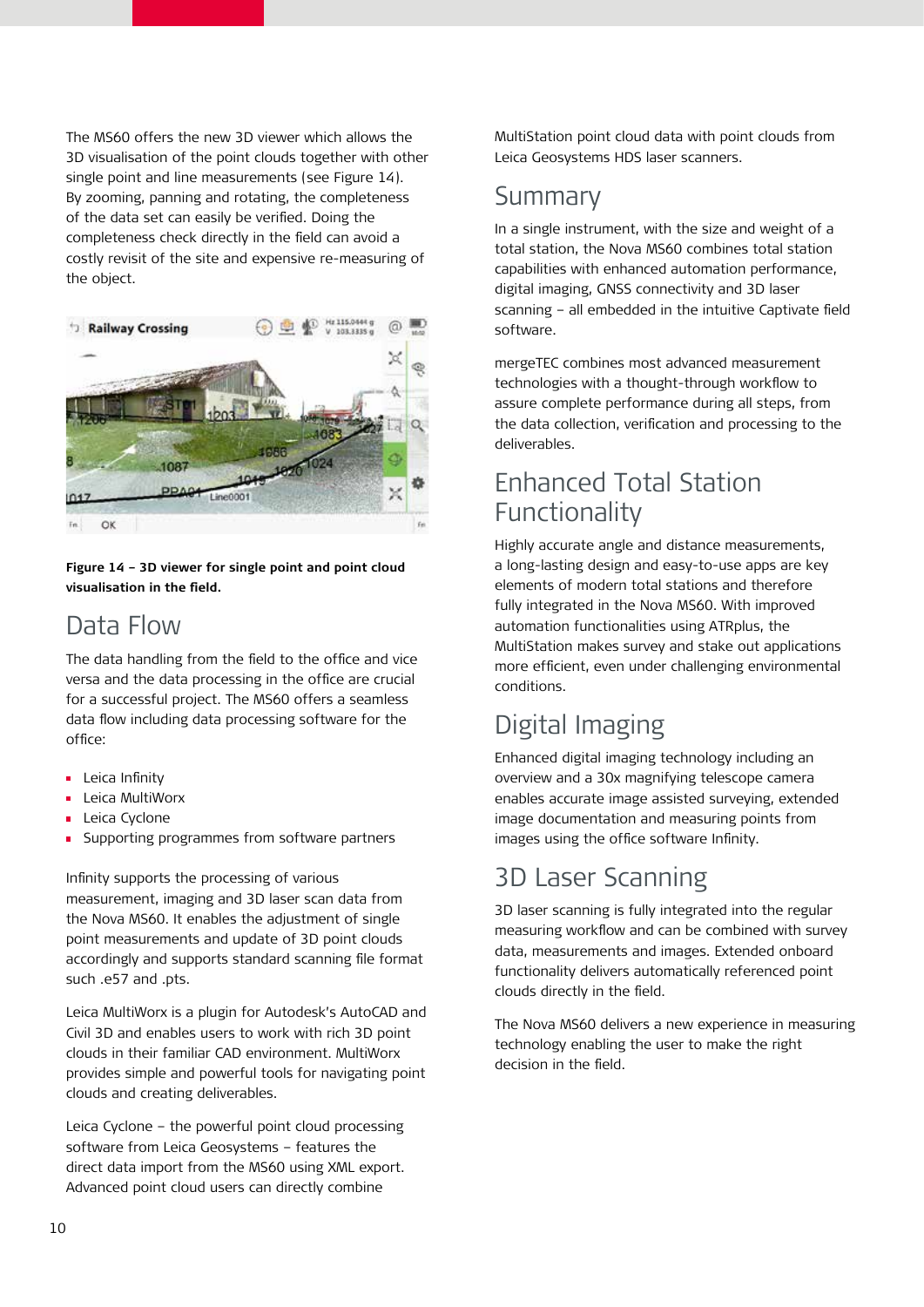# References

[1] Grimm, D. E. and Zogg, H.-M. (2013). Leica Nova MS50. White Paper, Leica Geosystems AG, Heinrich-Wild-Strasse CH-9435 Heerbrugg.

[2] Grimm, D. E., Kleemaier, G., and Zogg, H.-M. (2015). ATRplus. White Paper, Leica Geosystems AG.

[3] Zogg, H.-M. (2016). Leica Nova MS60 - Dynamic Lock. Blog - http://blog.leica-geosystems.com/leicanova-ms60-dynamic-lock/

[4] Maar, H. and Zogg, H.-M. (2014). WFD – Wave Form Digitizer Technology. White Paper, Leica Geosystems AG.